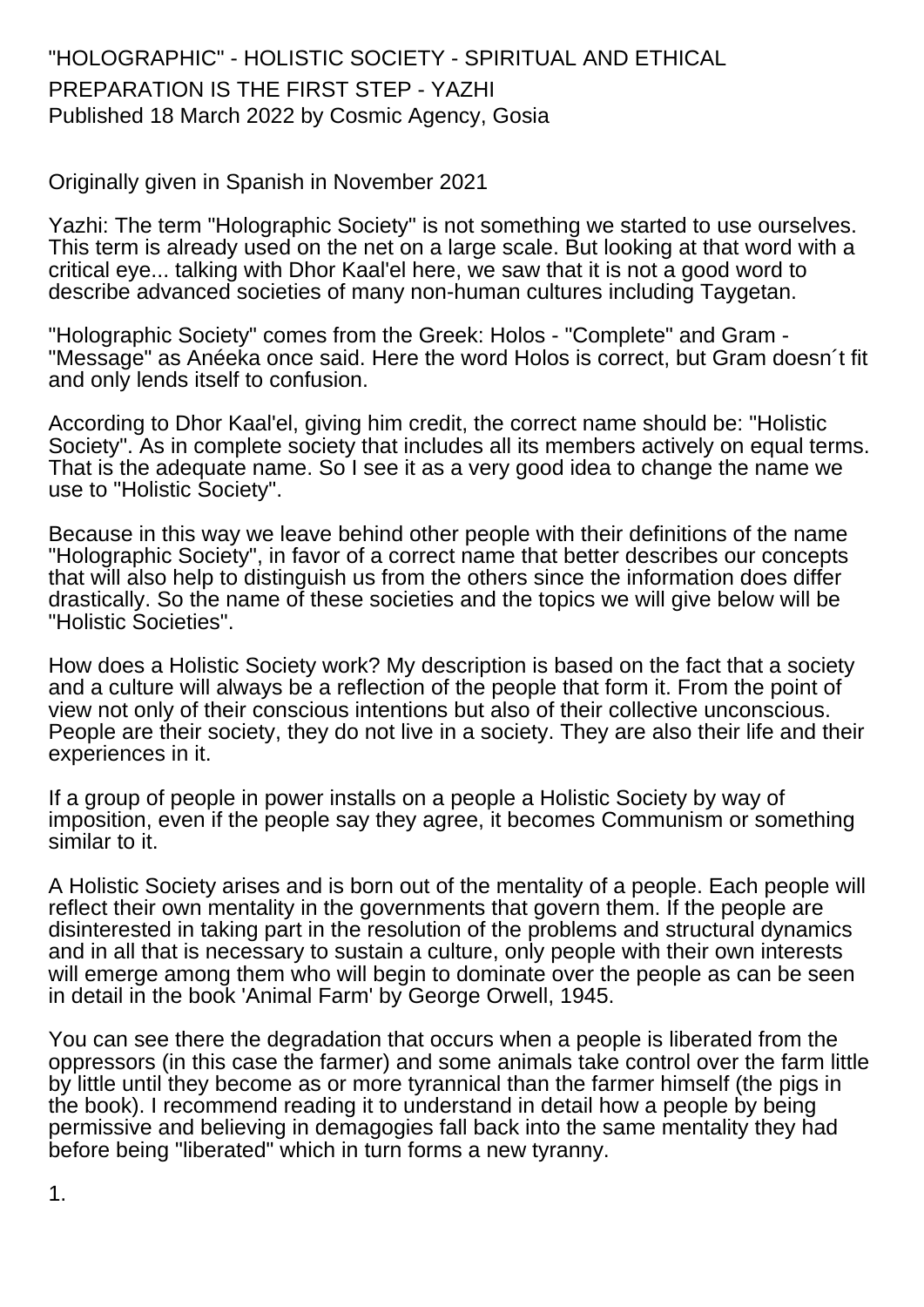Now why does this happen?

I mention it because it is the very reason why a group can't come and impose a Holistic Society on another, even if those people so desire, because they will naturally degrade to the same tyranny that oppressed them before, as described in absolute detail step by step in that book. A book that I read I do not know how many incarnations ago and I still remember it. I don't even know who I was back then, I think Swarupapapriyananda (Swaruu 2).

This degradation of a people liberated from oppression and with all its members on equal terms, towards falling back into the same, or worse, is due to the mentality of the people themselves. Being that attempts to impose or establish positive political models to the interests of all, of the masses, on Earth, end in the same, absolute tyranny.

Examples of this are:

- Rome: from Republic it becomes Empire with the assassination of Julius Caesar by Brutus who was working for Cleopatra and Mark Antony.

- French Revolution: which comes out of Monarchy, to fall back into something similar with Napoleon Bonaparte.

- American Independence: which establishes a constitution with clear and firm rights for the people that gives them abilities to defend themselves from the formation of new tyrannies with the second amendment which is the right to bear arms with a view to prevent new tyranny which degraded into a capitalism where those who controlled the companies began to dominate over the financial market until in 1913 the Federal Reserve is established, which basically takes away all power of the Democratic Government over the Treasury Department, thereby causing, at the same time, every person in the USA to become legally a Corporation that is and can be absorbed by other larger ones, thereby creating a totalitarian tyranny.

- Bolshevik Revolution of 1917-18: the implementation of the Communist political model based on Marxism, where a government establishes total control over the assets of the people and administers the resources to give each individual what that same government believes he/she needs and deserves. This model degraded to State Capitalism where those in the Ruling Party take all the wealth at the cost of total and tyrannical exploitation of the people, with its apogee during Stalin's government.

The list is long and I only mention a few of the many examples of the same problem. Since it seems to show that the peoples, the normal people, are destined to always fall under some kind of Totalitarian Government, without a truly equitable political model.

What I perceive on Earth is that the basic mentality of life there is that of scarcity of resources which in turn creates the need for something or someone or an institution-government to manage those few resources with whatever political model. Being that on Earth nothing is ever enough. Whether there are enough resources or not, the perception is the same, that there is a lack of things, food, new objects that make life interesting and worth living.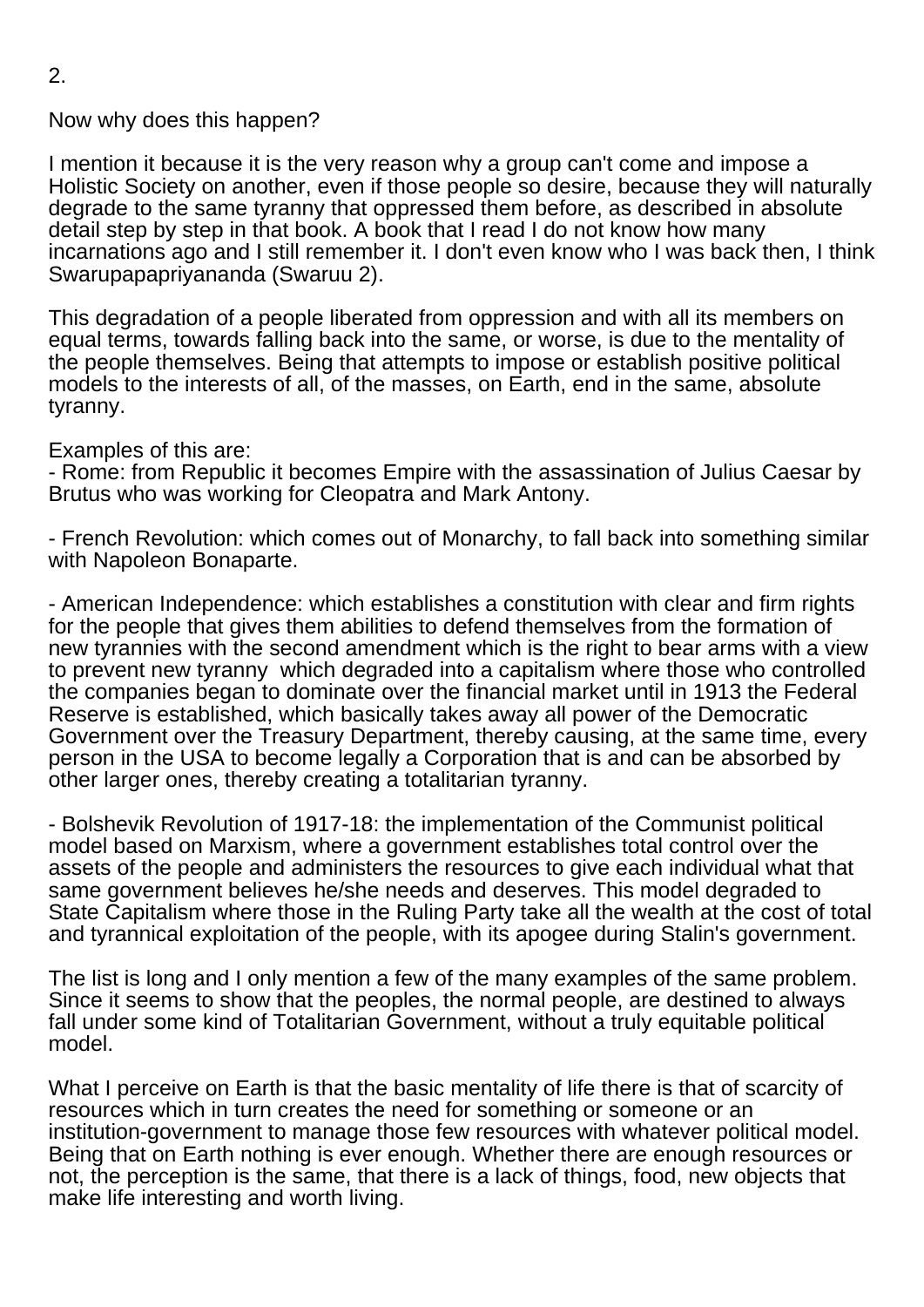I see that this is not only caused by the imposed mind-controlled mentality that favors the consumer society, which fuels the profits of the companies that manufacture or manage such consumer goods but is mostly based on the mentality that people need something external to them to justify, enjoy, and make life itself worth living.

People needing something external to them to fulfill their existence is a direct consequence of the concept of materialism and determinism, where only the material exists and has value, and cause and effect as an inevitable consequence - victim mentality.

This worsens when a monetary value is added to the material, because the very values of the people will revolve around this material value, blinding them to the other points without material value, thus creating that life itself is worth little if it is not destined or used to produce goods or services that produce more monetary value.

With this the whole spiritual part decays to just being used as another method of control over the masses to guide them to behave in ways that are productive for those in power. Which ends up destroying the very life of people and the animals and plants around them. An example of this is animal suffering, where pets, such as dogs and cats, or free-living wildlife, have no value to society, other than what is given to them as monetary utility.

I emphasize the dogs and cats as the most direct example that comes to my mind that suffer abandonment and cruelty in the streets of the big cities because being many and useless, they lack any value, blinding people to their needs and their great suffering.

In the same way everything alive becomes cheap, therefore without value, without importance, and the material things manufactured industrially increase in value. As a consequence of this is that the whole spiritual part of people is degraded in favor of materialism, which in turn, as a direct consequence, will only bring much suffering that will perpetuate the perception of lack and scarcity.

But as the materialism-determinism in which they live as a mentality dictates that only what is real, tangible, and with monetary value matters, the only way that such people will have to seek relief from that feeling of lack in their lives is with the acquisition of more material goods that will give them a temporary satisfaction through a feeling of achievement-acquisition, but that will inexorably create the need to acquire more material goods again to feel that sense of achievement-relief again. Mentality entirely programmed by those who wish to continue perpetuating the society of consumption, materialism and determinism.

And this leads me to declare that the only way to transcend the vicious circle described above is with the spiritual, ethical and moral advancement of a people.

For a people to seek existential satisfaction within themselves, in what everyone has inside, the happiness generated by self-satisfaction in cooperation with their loved ones, community, would completely replace the need to seek happiness in material things. As a first factor or step towards forming the necessary mentality for a Holistic Society.

The Spiritual, Ethical, and Moral development of a people, their level of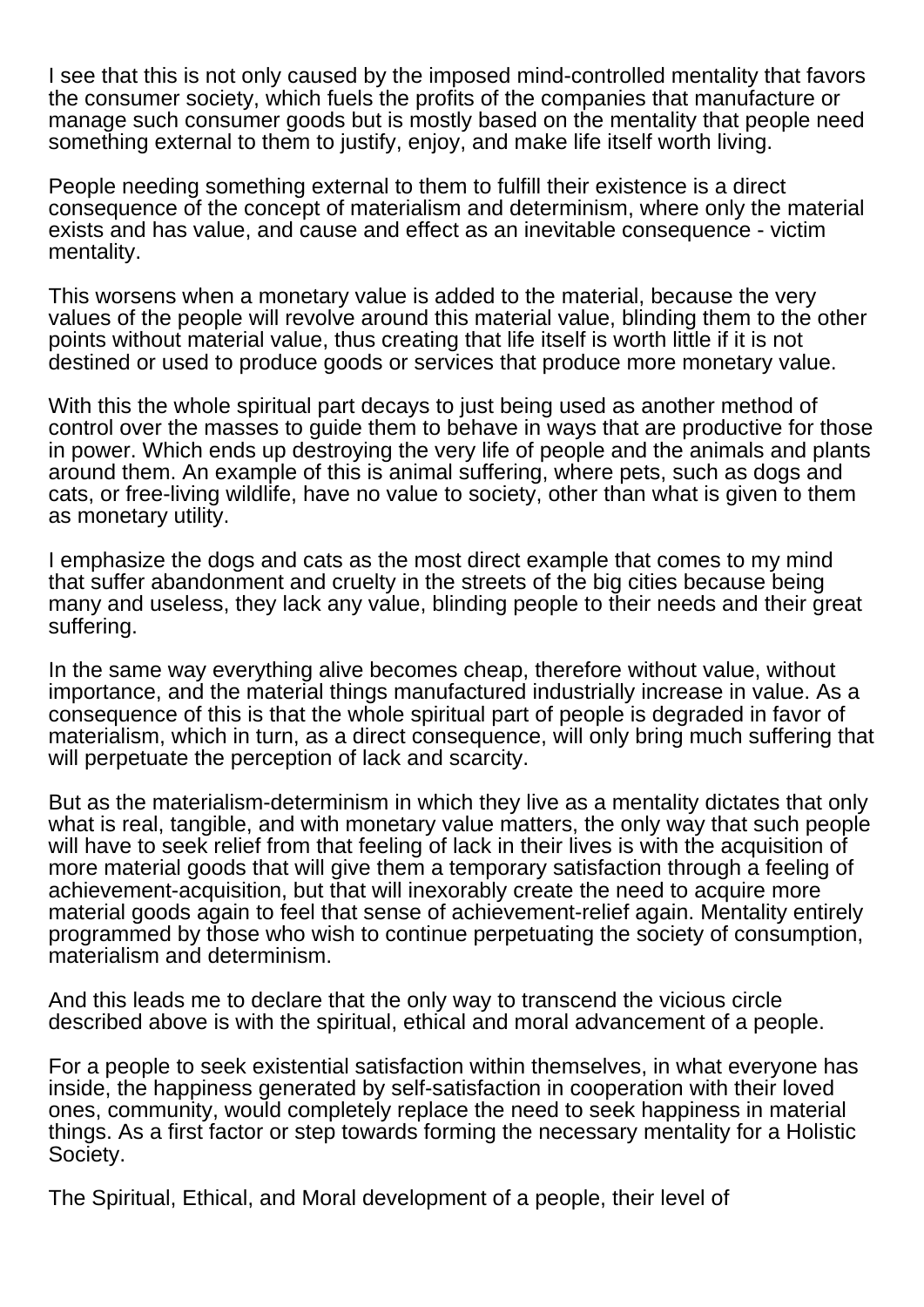consciousness, is the very basis of a Holistic Society and without it simply will not be generated, will not appear.

A truly Holistic Society generates itself, no one has to impose it, no one has to dictate how things are or how things should be. Rather, the very social and cultural dynamics of a people will be born by itself as a direct reflection of its consciousness, spiritual, ethical and moral mentality. Especially a truly Holistic society.

So a Holistic Society cannot be implemented upon a people, nor can it be given to them as base information to form one, because it will only reflect the same mentality of the one who provides that information, which will not be applicable or appropriate for the people who receive it.

The truly Holistic Society will generate itself, without the need to learn anything about how it works, nor to give classes to the people from the angle of giving information as one would give a descriptive class about how a Democratic, or Communist-Socialist, or Monarchical political system works.

The only thing that generates a true Holistic Society is the spiritual, conscience, ethical, and moral advancement of a people, where they first develop those bases, and already with a mentality of ethics, morality, and very advanced spirituality, the members will begin to relate to each other with those three bases, and the result is a Society or political model perfectly in accordance with the level of advancement in those three areas.

It is the result of everyone within that society reaching the same high degree of advancement, or at least similar in terms of their personal variations, but always within the same framework of understanding that makes them cooperate with each other. A people will reflect its degree of ethical, moral, and spiritual advancement directly toward its political model.

From a non-materialistic point of view based on the models of mind, thought, integration, love, cooperation, understanding that cooperation and mutual support is what generates a personal and cultural advancement of a person and a people is the basis of Holistic Societies.

On Earth, much is taught, to the point of abuse, that one should live in a mentality of service-to-others and not in a service-to-self. Even very 'advanced' spiritual teachers and contactees claim this. It is said that progressive non-human races live in service to others and regressive races live in service to themselves.

It is not that simple. Not on Earth. Living in service to others must be an inseparable part of seeking service to self. On Earth imposing or forcing or teaching people to live in service to others has become one more method used by spiritual teachers and contactees and people who claim to have high consciousness, high above the average people, for the exploitation of those who wholeheartedly desire to implement a new, more equitable society on Earth with a view to the development of a new Holistic Society.

That is to say, living in service to others within a society where the whole dynamic of interaction between people on average is one of service to themselves and their survival, will only generate slaves with good intentions who end up working for free for the benefit of those who claim to be more advanced, or have more convincing power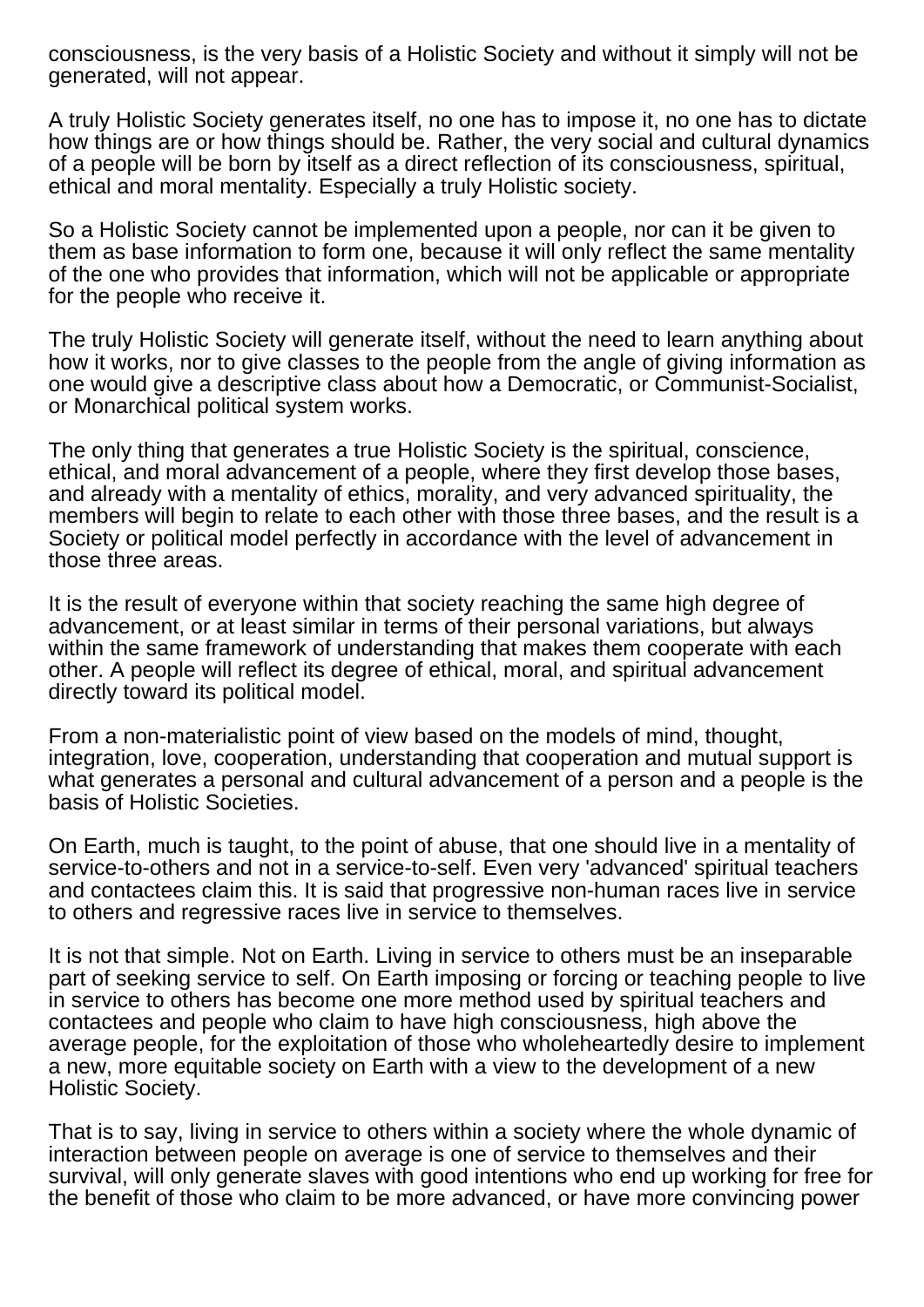over them. They end up being told that they help the cause when they are only mind-washed and controlled slaves exploited for their good intentions.

To be able to help in a service to others mentality you need to have a full understanding of what it is you are helping, why, to what end, with what dynamics and reasons. All with a framework that such help does not interfere in the lives and primary needs of those people providing service-minded help to others. Otherwise they will only be exploited by people who call themselves Spiritual Masters, Ascended, or people supposedly with much spiritual advancement.

This point above is an example of how forcing only one part or one aspect of the mentality of people living in Holistic Societies on people living in other socio-political models will only bring chaos and exploitation again.

A Holistic Society is what comes out as a result of the interaction between each other of a group of people with a high spiritual, ethical and moral advancement. Under the principle that a people will have the political system that reflects its own mentality.

If a people, like the people of Earth, live in a victim mentality, in determinism and materialism, they will only create, form, or manifest the opposite concept to themselves. A people with an oppressed and dependent mentality will create those who oppress them and on whom to depend. One side will create the other.

This is the very mechanism of the formation of governments, regressive entities and races and systems of oppression that are formed in the manner of Tulpas and Egregores reflecting the human mentality. If a people feels exploited, it will create its exploiters.

The only method of creating a Holistic Society is to move forward the spiritual, ethical and moral advancement of a people, to expand their consciousness. What people should be focused on is those three elements and not the forced implementation of a new political model, because this will only degrade into Socialism-Communism with State Capitalism. And that is NOT a Holistic Society.

When a people develop a sufficiently advanced ethical, moral and spiritual advancement, naturally, without any problem, they will inevitably form a society and culture perfectly in accordance with their level. If the level is sufficiently advanced, it can be said to be a Holistic Society. Being that I must make it clear that it is not a political model to follow, but only is and can only be the result of the ethical, moral and spiritual advancement of a people, of its personal and collective consciousness, its direct and inevitable reflection. The total of their collective unconscious.

The first step to follow to form a Holistic Society is the ethical, moral and spiritual elevation of a people. And this in the first instance is achieved with the direct and unrestricted access of the people to all the information available to their group or culture. Learning all subjects, whatever they may be, is the first step. That is why one must study everything, learn as much as possible, listen to all opinions and angles equally, with the formation of one's own responsibility for one's own personal advancement, and for the formation of the personal concepts that each one takes in as true, as what is real and what is not.

This means that equal importance should be given to studying all points of view and then forming one's own opinion. Therefore, you should not follow anyone who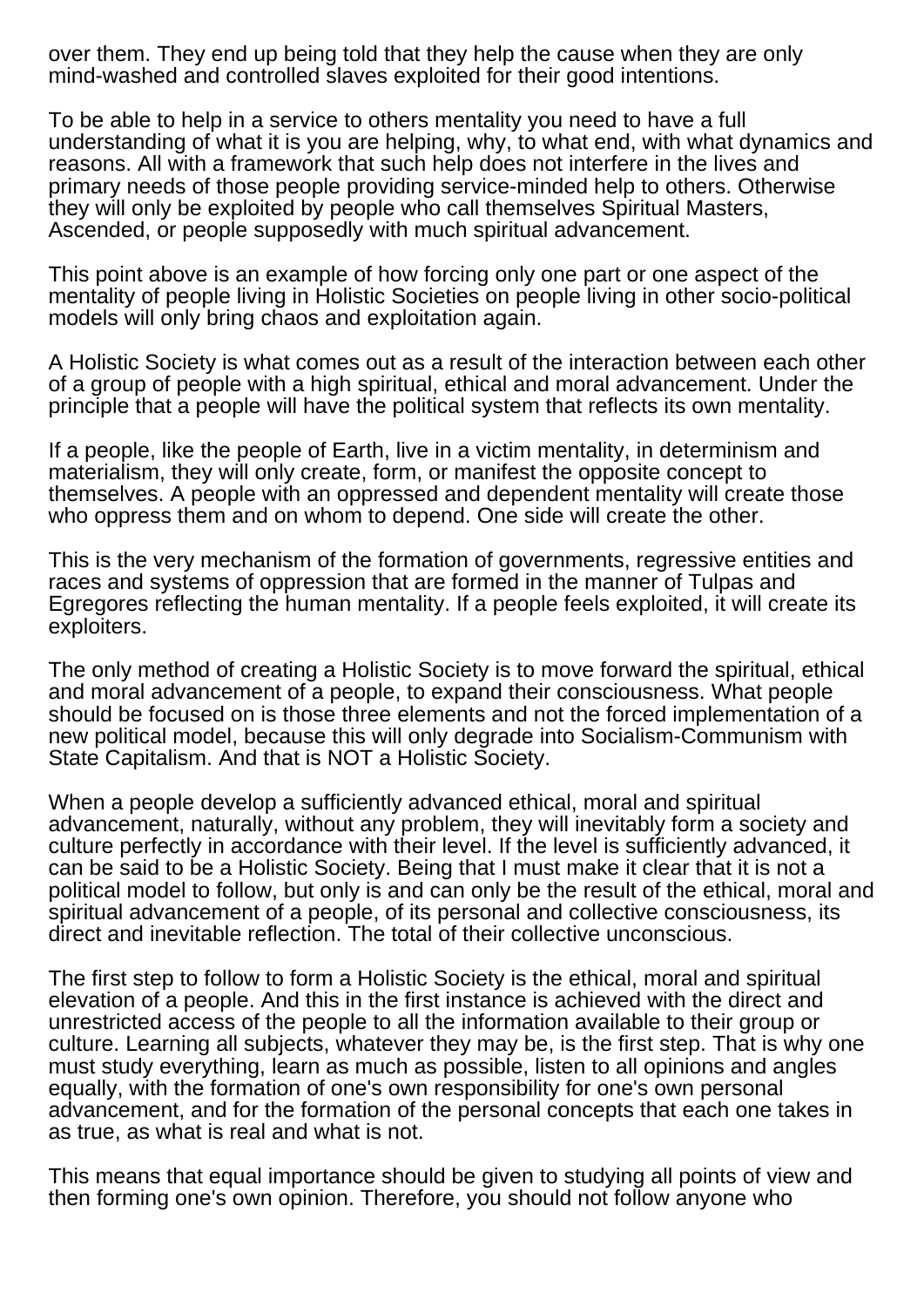imposes or wishes to control or form a monopoly of truth, for that will lead you away not only from spiritual advancement, but from the formation of a Holistic Society.

You must manage personal resources, time and energy, to filter the information that is useful to you from that which is not, thus filtering the people you listen to from those who do not nourish you. Remember that the framework of reality, of what is true and what is false, and the very values of ethics, morality, and spirituality of each person are and will be the result of the average of the ideas of those with whom they live, talk to, and listen to. One should develop the individual responsibility to decide with whom to live.

Robert: And how do you promote "the spiritual, ethical and moral advancement of a people?"

Yazhi: As I started to say, they must learn everything they can learn, but for that they must first have the interest and the intention to do that. To learn all that can be learned, continuous and objective learning, without the formation of attachments to information models. That is, with the flexibility to incorporate new ideas to the framework that forms the personal reality.

Reality must be approached using the best data available to each one, with the mentality that nothing is fixed, and that such descriptive models of reality, parts or as a whole, are only temporary until better data is available and one´s own better mental models are developed. Not having fixed ideas. Or only have as a spiritual model to embrace the constant incorporation of new data, which form and change our perception of reality.

That is why you should never follow the advice of anyone, with or without authority of any kind, who dictates that you should NOT listen to other people or sources of information. Because it will limit you to a fixed data base and therefore manipulated to the interests of those who claim to have greater spiritual, ethical and moral advancement. Stopping the formation of your own and personal base.

A truly Holistic Society will be the result of this free-thinking mentality of a people. A highly educated, ethical, moral and spiritual people become impossible to be controlled by external agents, and at the same time will create a social model according to the exact and particular needs of that society, creating harmony and not chaos.

A people with high ethics, morality and spirituality will defend itself. And it will create its reality according to what it is as its own entity. Thus it will manifest it. Its society will be its own Egregor.

Within the framework of understanding why a Holistic Society or any ethical, moral or spiritual model cannot be imposed, is that no person can understand anything that is outside the contextual framework of his own understanding and the limits of his own consciousness. That is to say, for a person to understand advanced concepts he must have in mind and fully understand previous elements that give him a support and a basis from which to start to understand major concepts, whether metaphysical or technical. Therefore, it is not possible to explain something complex to someone who does not have the necessary previous bases for its breakdown and subsequent incorporation into his person and consciousness.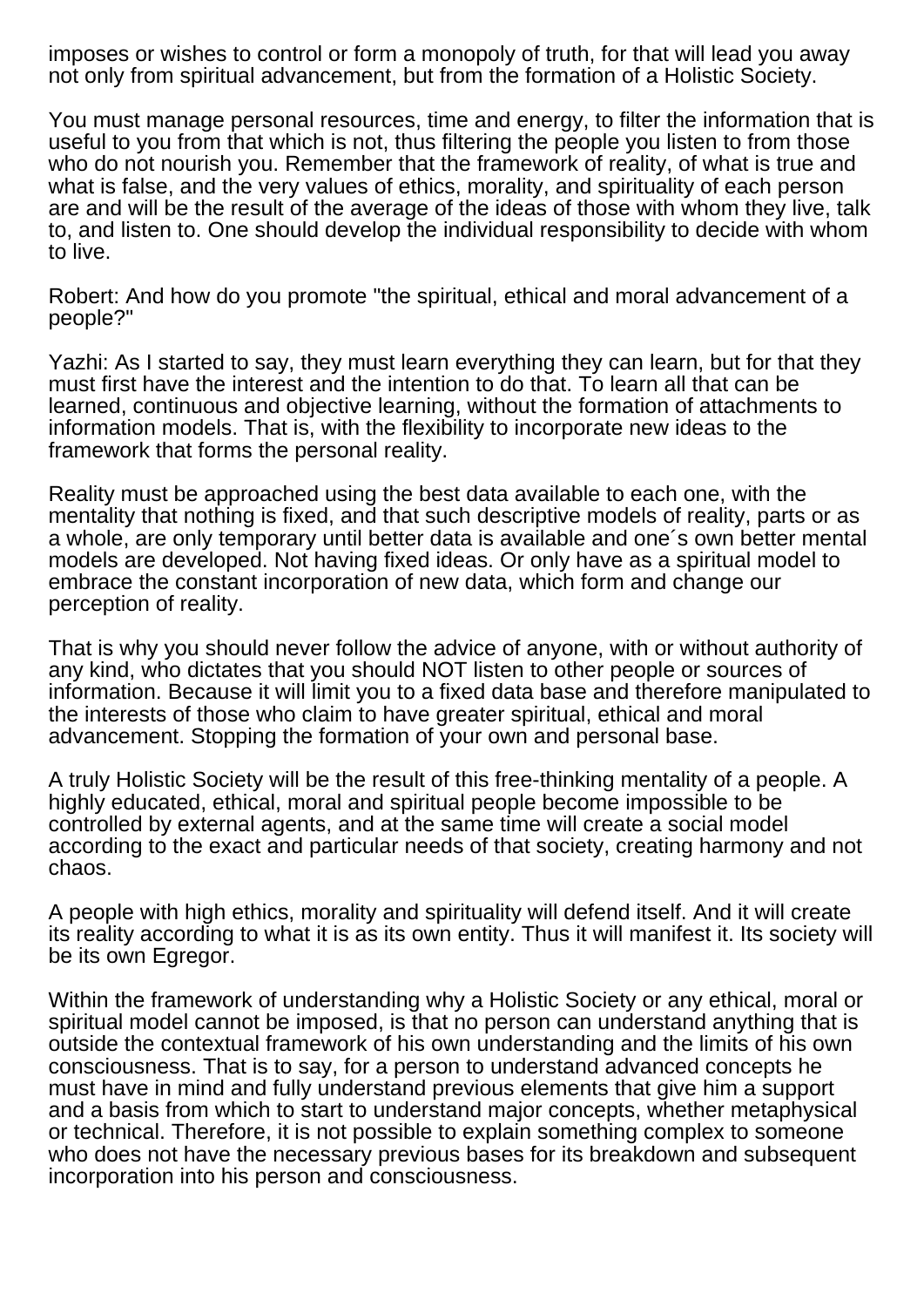Each person or group of people must first develop these foundations, therefore they must advance in consciousness, spirituality, morality, and ethics before they can aspire to form a truly Holistic Society. This means that they must form a series of societies according to their current level but have the flexible foundations that allow them to move towards a Holistic Society without stagnating in previous stifling and militant models such as those known on Earth.

First develop spirituality, ethics and morals, then the society according to your level will emerge on its own. So the main focus is on developing those three critical elements and not on forcing a political model that cannot be implemented on a people because when a Holistic Society is imposed it automatically destroys itself as such. It ceases to be.

Gosia: Thank you Yazhi. I have a question. You said above that on Earth there is this mentality of scarcity, materialism etc... but I feel that, by the mere existence of the system as it is on Earth now, with money, having to work to survive, it will be impossible to eradicate this mentality from human society. Because it is one thing to implement ethics and all this in the society that has everything and replicators at home, and free meals, than in the society that has nothing if you don't work for it. So is the eradication of system based on money and work for money the requirement to have a really advanced Holistic Society?

Yazhi: Yes, because you enter into a vicious circle, circle that you are in as a planetary people. So we enter into the realm of what I am trying to describe in my last words, the need to develop political transition models with direction and intention towards the development of a real Holistic Society.

This means that in order to get out of a vicious circle such as the one that afflicts humanity, there must necessarily be an external agent that changes the direction or dynamics that cause such vicious circle. Which again leads us to the need for non-human tutors, members of real Holistic Societies, and formed by anthropomorphic beings and with high empathy and understanding, especially with respect to the human situation and condition.

However, such mentorship does not necessarily have to be given directly, overtly, but as spiritual intervention, under the table. As it is already happening or has been happening in the last 70 years on Earth and accelerated since the year 2000 with the arrival of whole new waves of Starseeds and Step Downs in all their modalities, degrees and variants.

As for the monetary system, while the need for a new, fairer system for all is evident, there is a danger that the dynamics of George Orwell's "Animal Farm" will be generated again. Being that I do see the eradication of money possible, with some transition, and only because I recognize that most people on Earth do not understand how it is possible to function without it. But yes, it is possible.

But it is possible if you change the base mentality that forms the need for money, and that is the mentality of lack, that there are not enough resources for everyone, and this is formed by the idea or need to satisfy needs in a material way and not in a spiritual way. That is, people need a lot of things to be happy, and not much inner wealth.

This would then be one of the first things to change. Like, for example, that people are